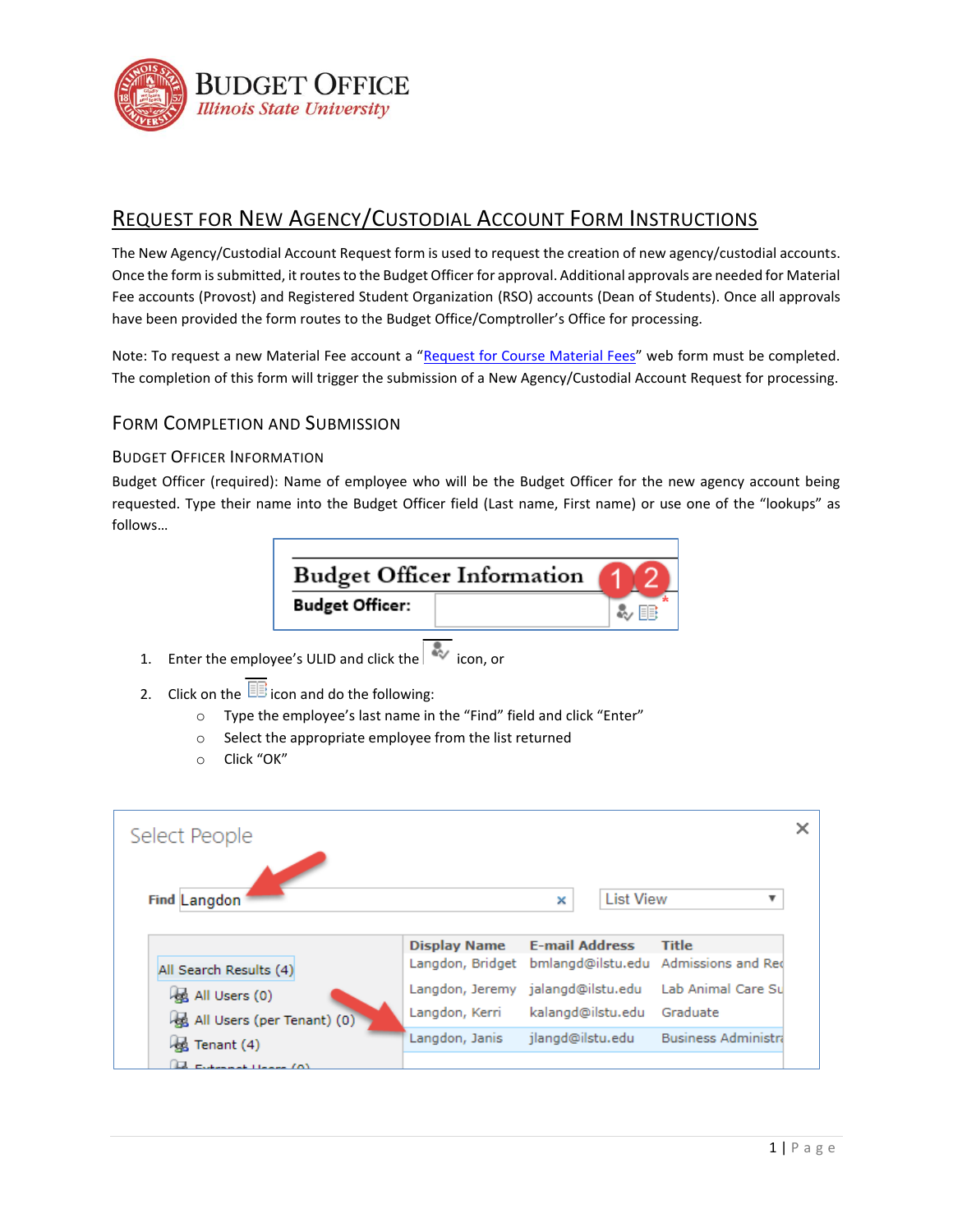

UID (required): Type the Budget Officer's UID (begins with "8", must be nine digits)

Budget Center Access? To request the Budget Officer be given access to the new agency account in Budget Center without having to complete a separate form, check this box. Select the appropriate the Access Type (Operating, Personnel, Both) and Transfer Functionality (Operating, Personnel, Both). The Budget Officer's supervisor will receive email notification to approve this request.

Is this an RSO account? (required): Select "Yes" or "No" to indicate whether the agency account being requested is to be used for a Registered Student Organization. (These are 271XXXXXX accounts and will be reviewed/approved by the Dean of Students.)

FY: Type the fiscal year for which the account should be effective (i.e. 2020).

| <b>Budget Officer Information</b>        |                  |              |                                |  |  |
|------------------------------------------|------------------|--------------|--------------------------------|--|--|
| <b>Budget Officer:</b>                   | Hendrix, Amanda; | 多眼           | UID: 812345678                 |  |  |
| <b>Budget Center</b><br>Access?          | ✓                |              |                                |  |  |
| <b>Access Type:</b>                      | <b>Both</b>      | $\check{ }$  |                                |  |  |
| <b>Transfer</b><br><b>Functionality:</b> | Operating        | $\checkmark$ |                                |  |  |
| Is this an RSO account?                  |                  |              | FY: 2022<br>No<br>$\checkmark$ |  |  |

#### ACCOUNT INFORMATION

Department: Select the department that will be responsible for the new account from the drop-down list. Click "Dept not listed? Click here" to add the department if it's not in the drop-down list.

Title of Account: Provide the title for the new account. This is limited to 27 characters.

Account Purpose: Provide a brief but thorough description of how the account will be utilized.

Revenue Source: What is the source of the revenue for the new account? Please be specific.

Expenditure(s): List the types of expenditures that will be posted to the new account (i.e. personnel, travel, supplies, conference registration, etc.).

Object Codes Needed: List the object codes needed - revenue and expenditure. (For Custodial accounts only object code 240000 is needed.)

Will the account be used for payroll? Select "Yes" or "No". If "Yes", you will be asked to provide the amount of personnel budget that will be needed for the new account.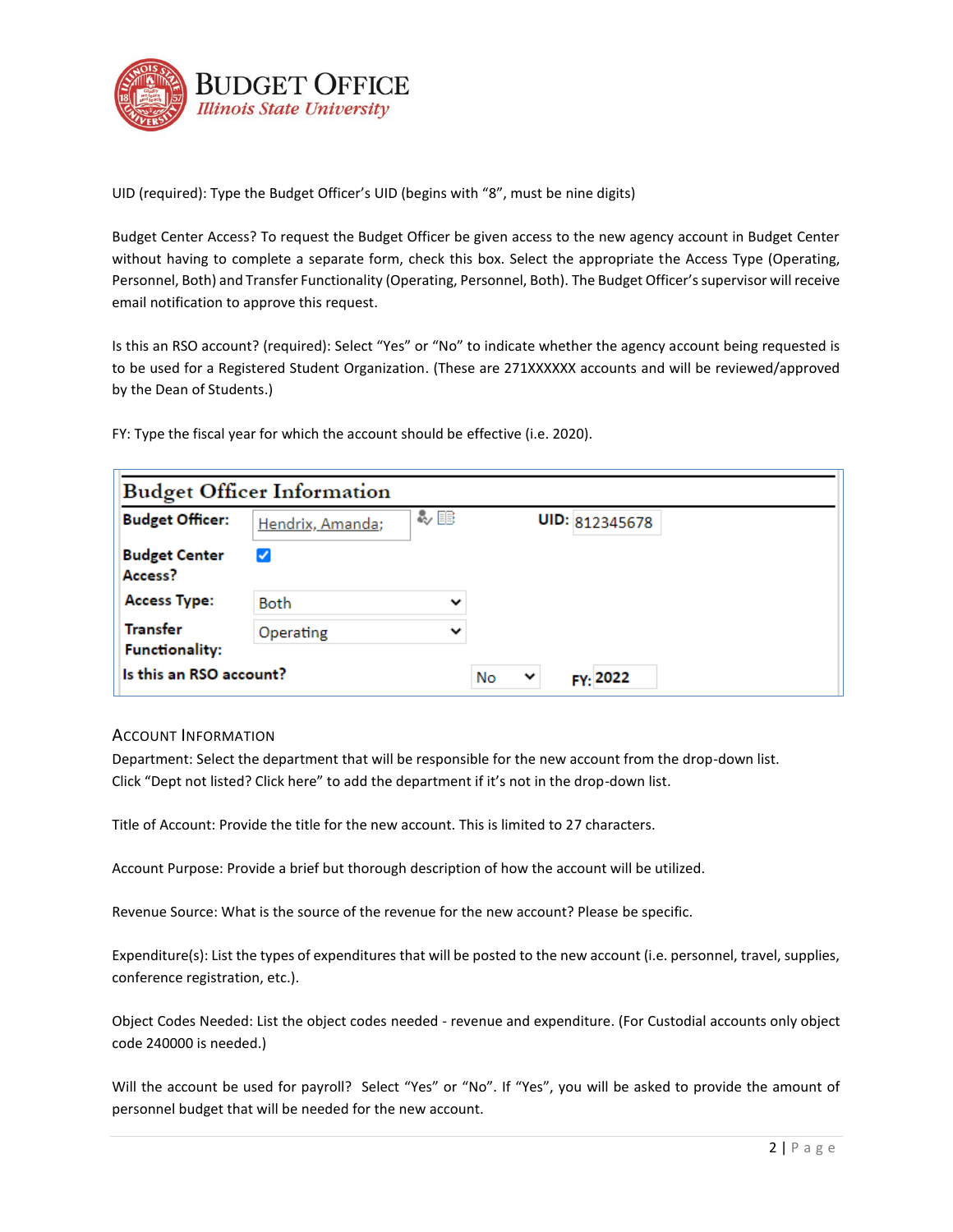

Est. Operating Budget/Est. Payroll Budget: Provide the amount of operating and payroll budget (if applicable) needed. (For Custodial accounts enter \$0 budget.)

Account to Close to (needed for RSO accounts): Provide the account number that the new account will close to (i.e. 10704-05-271010700).

| <b>Account Information</b>            |                                                                                                                                      |  |  |  |  |
|---------------------------------------|--------------------------------------------------------------------------------------------------------------------------------------|--|--|--|--|
| Department:                           | <b>Finance and Planning</b><br>▼<br>(Dept not listed? Click here)                                                                    |  |  |  |  |
| <b>Title of Account:</b>              | New Agency Test Account                                                                                                              |  |  |  |  |
| <b>Account Purpose:</b>               | Provide a brief, but thorough description of how the account will be<br>utilized.                                                    |  |  |  |  |
| Revenue Source(s):                    | Who will provide the revenue funds and how will they be received?                                                                    |  |  |  |  |
| Expenditure(s):                       | List the types of expenditures that will be posted to the account - i.e.<br>Personnel, Travel, Conference Registration for Students. |  |  |  |  |
| <b>Object Codes Needed:</b>           | 595000, 701000, 729000                                                                                                               |  |  |  |  |
| Will the account be used for payroll? | Yes<br>▼                                                                                                                             |  |  |  |  |
| <b>Est. Operating Budget:</b>         | <b>Est. Payroll Budget:</b><br>\$5,000.00<br>\$5,000.00                                                                              |  |  |  |  |
| <b>Account to close to:</b>           | 00000-00-000000000<br>(For RSO accounts)                                                                                             |  |  |  |  |

#### DELEGATE

If the Budget Officer needs to have Delegates set up to act on their behalf in managing the new agency account, add the names and start/end dates here.

Is Budget Center Access needed? To request Delegates be given access to the new agency account in Budget Center without having to complete a separate form, select "Yes". Select the appropriate the Access Type (Operating, Personnel, Both) and Transfer Functionality (Operating, Personnel, Both). Indicate whether the Delegates will need the same access. If Yes, provide the Access Type and Transfer Functionality to do be set up for all Delegates listed. If No, provide the Access Type and Transfer Functionality for each Delegate.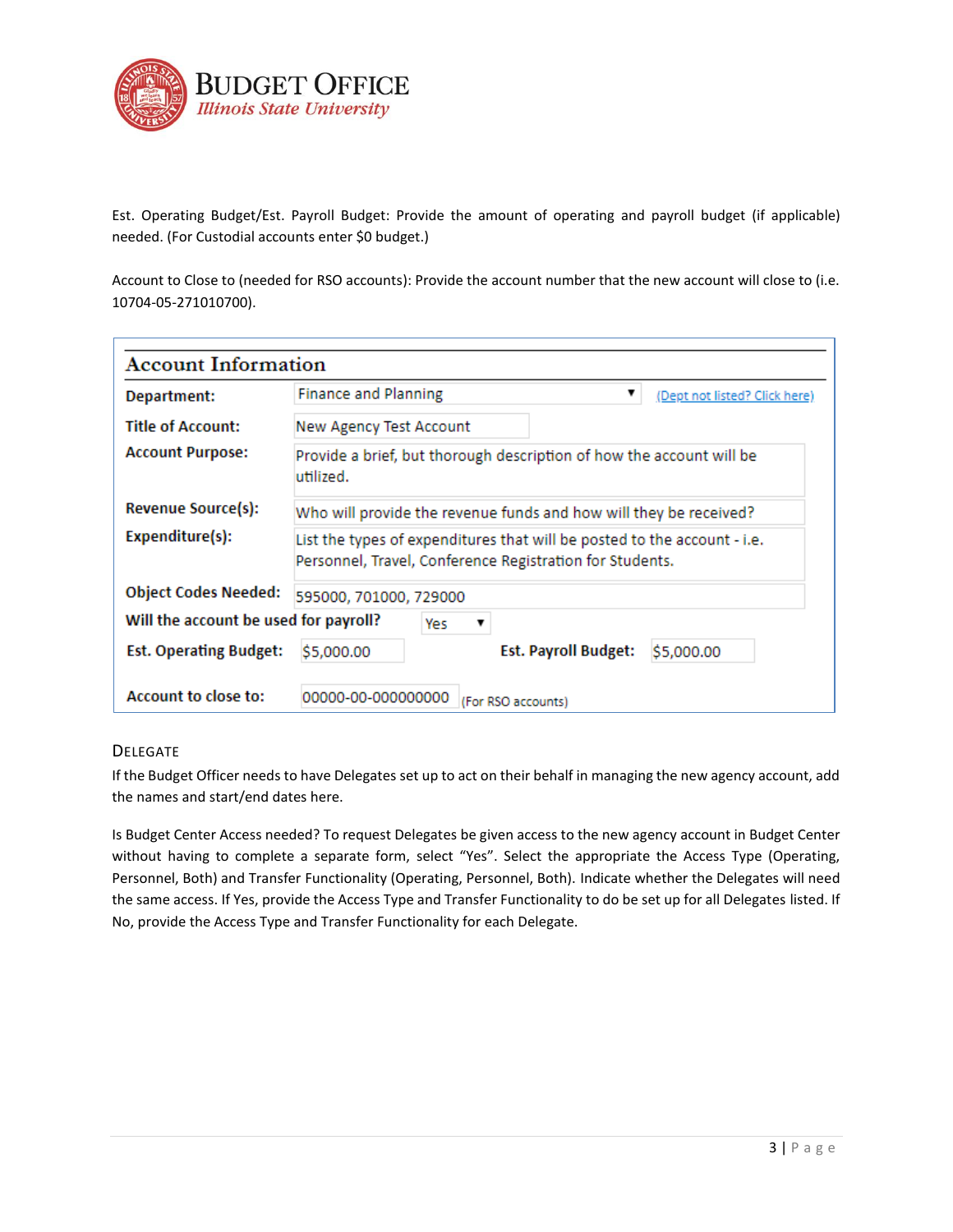

| Delegate                             |                    |                               |    |
|--------------------------------------|--------------------|-------------------------------|----|
| <b>Delegate</b>                      | <b>Start Date</b>  | <b>End Date</b>               |    |
| Langdon, Janis;                      | み目<br>7/1/2021     | ₽                             | m  |
| Cooley, Vicki;                       | หะ<br>7/1/2021     | 9/30/2021<br><b>Ha</b>        | Ħ₽ |
|                                      | る眼                 | <b>HR</b>                     | Ħ  |
|                                      | み目                 | 黫                             | 用真 |
| Is Budget Center Access needed?      | Yes                | 丷                             |    |
| <b>Delegate Budget Center Access</b> |                    |                               |    |
| All need same access?                | No                 | ╰                             |    |
| <b>Delegate</b>                      | <b>Access Type</b> | <b>Transfer Functionality</b> |    |
| Langdon, Janis                       | <b>Both</b>        | <b>Both</b><br>$\check{ }$    |    |
| Cooley, Vicki                        | Operating          | Operating                     | v  |

#### AUTHORIZATION

Once the form has been completed, check the "I certify that I am authorized…" box and click the "Submit" button. This will submit the form for further approval by the Budget Officer indicated in the form. (If the requestor is the Budget Officer, the form submission and Budget Officer approval is handled in this one step.)

| Authorization                                                                                        |               |
|------------------------------------------------------------------------------------------------------|---------------|
| I certify that I am authorized to submit this request<br>and that the information above is accurate. |               |
| <b>x</b> Langdon, Janis                                                                              | <b>SUBMIT</b> |
|                                                                                                      |               |

Once Budget Officer approval has been submitted, and Dean of Students/Provost approval for RSO/Material Fees accounts has been provided, the Budget Office and Comptroller's Office will process the request.

When the new account has been built, budget posted, and Budget Officer linked to the account, the original form submitter and Budget Officer will receive a notification email with the new account details.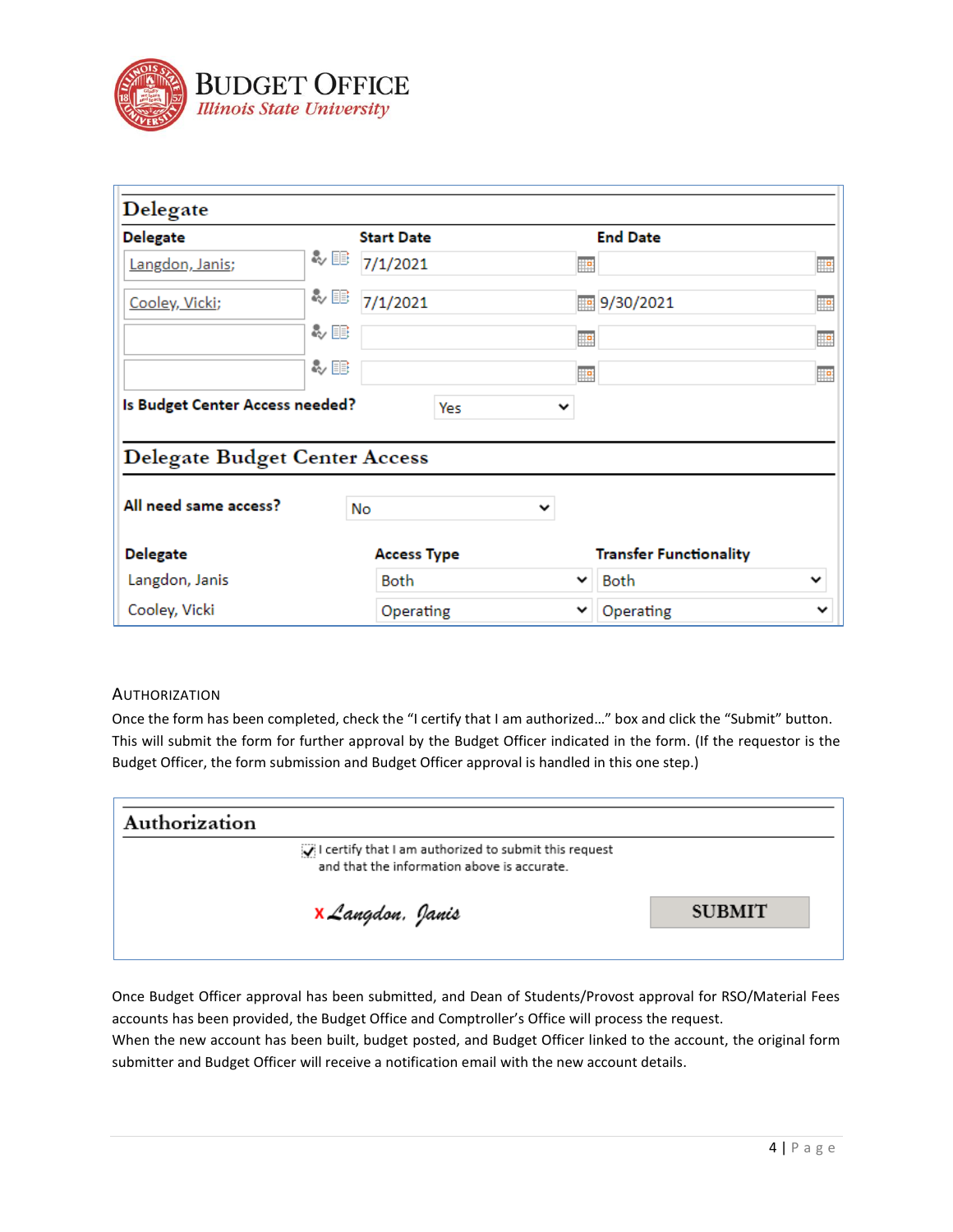

### REQUIRED EDITS AFTER SUBMISSION

If the Budget Officer, Dean of Students staff (RSO accounts only), Budget Office, or Comptroller's Office determine that the request cannot be processed as submitted, they will "reject" the submission. Any comments provided regarding the necessary edits will be included in the "audit trail" at the bottom of the form. The request is sent back to the original form submitter for correction/re-submission or cancellation.

The original form submitter will receive a system-generated email indicating the request has been rejected. Using the link in the email, open the "My Budget Office Forms" dashboard. The rejected request will be listed in the "Pending My Approval" section under "Agency/Custodial Account Requests". Click the "edit" symbol for that request to re-open the form.

To re-submit:

- Enter necessary edits.
- Re-submit the request by once again selecting "I certify that I have the authority…" and click the "Submit" button.
- The request is then re-sent for approval(s) and once the approval(s) have been provided will be forwarded to the Budget Office and Comptroller's Office for processing.

To cancel:

• If the request is no longer needed, you may cancel it by selecting "This request can be cancelled..." and click the "Submit" button. The request will no longer be processed.

## BUDGET OFFICER AND OTHER APPROVALS

Once the request has submitted by the department, approval by the Budget Officer indicated in the form is required.

- The Budget Officer receives a system-generated email indicating a request for a new agency/custodial account has been submitted for their approval.
- Click the "My Budget Office Forms" dashboard link in the email. The request will be listed under the "Pending My Approval" section under "Agency/Custodial Account Requests". Click the "edit" symbol to open the form for review.
- Review the submitted request.
	- o If edits are required, click the "This request cannot be processed as submitted." checkbox. An explanation may be entered in the box provided. This information will be viewable by all who participate in the submission/approval/processing of the request. Click "Submit". A system-generated email will be sent to the original submitter. They will open the form and enter the necessary edits and then re-submit the form for approval.
	- $\circ$  To approve the new agency/custodial account request, click the "I certify that I am authorized to approve this account request" checkbox. Click "Submit".
		- Note: If the account being requested is a Registered Student Organization (RSO) a systemgenerated email will be sent to the Dean of Students Office for their approval. Dean of Students staff have the same reject/approval capabilities as the Budget Officer.